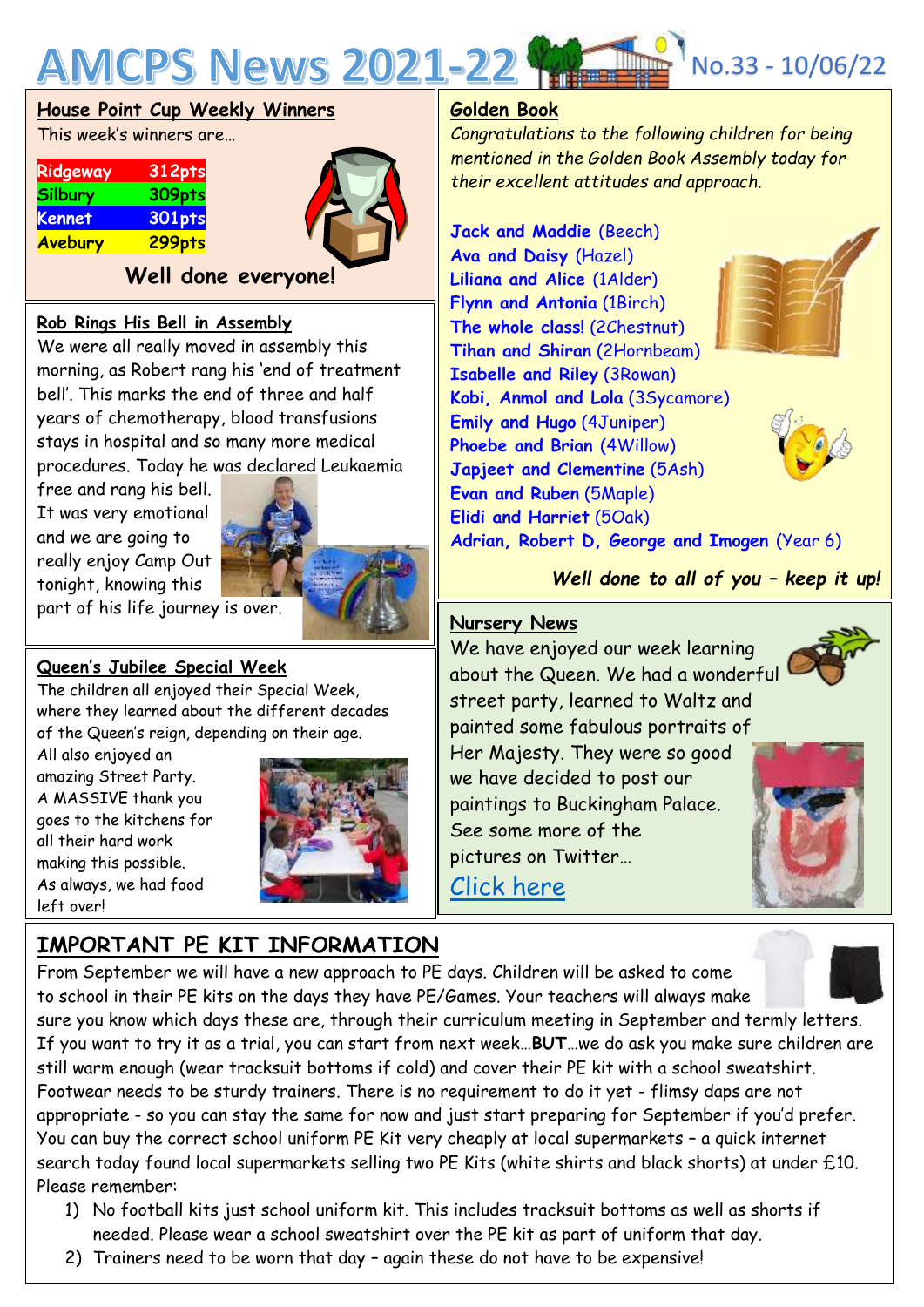### **FAMILY LEARNING EVENT**

The next Family Learning event is an hour of **STORYTELLING***. Join us after school between 3.15-4.15 on 29th June to hear from author Neil Griffiths, storytelling from Mr Buckley and other story related activities. Just come and join us – no need to book!*

# **Share a Story**

Wednesday 29th June 2022  $3:15$ pm -  $4:15$ pm

Come join inspirational author and friend of the school. Neil Griffiths. Listen to him share stories and enjoy reading activities with your child.

Bring your picnic blanket and enjoy a delicious cake, on us!





## **SUMMER FETE TIME CHANGE**

**PLEASE NOTE THE SUMMER FETE IS NOW ON 1ST JULY BETWEEN 4PM AND 7PM.** *THIS ALLOWS US LONGER TO SET UP AND ENSURE NURSERY CHILDREN ARE SAFE.*

**Dates – reminder….** *Most dates published July 2021* Dates are already on the [school calendar](https://www.abbeymeads.swindon.sch.uk/_files/ugd/64c1c7_0e176d3798b141f2a49e24144210a91d.pdf) so please check this again using the hyperlink.

Some highlights **(all live and face to face in school…)** as reminders are:

13<sup>th</sup> June - Year 3 Trip to Cadbury World

16<sup>th</sup> June - Year 3 Meeting about the Year 4 Residential Trip next year - face to face in school.

17<sup>th</sup> June - Reception Class Assemblies

17th June – **Non-Uniform Day** – Bring chocolate as a donation to FOAMS for the Fete Chocolate Tombola 21st June – Sports Day

29th June – **FAMILY LEARNING EVENT STORY TELLING – 3.15-4.15pm –** *not on calendar* 1st July – **SUMMER FETE** – **4pm-7pm** – *THIS IS A TIME CHANGE!!*

**5th July – Year 5 Meeting** about Year 6 next year (Isle of Wight/Curriculum/Classes) 6.30pm  *Note this meeting is a change and was originally 18th July please note this change and keep the date*

11<sup>th</sup> & 12<sup>th</sup> July - Year 6 Production for parents. (11<sup>th</sup> at 1.45pm and 12<sup>th</sup> at 6pm - more details to follow) 13<sup>th</sup> July - Reports handed out to parents - come to school and collect them - 4.30pm

14<sup>th</sup> July - School Discos - times are always confirmed in Newsletters and on the calendar.

15<sup>th</sup> July - Break The Rules Non-Uniform Day (donations to FOAMS)

18<sup>th</sup> July - Musical Extravaganza - School Field at 1.30pm

20<sup>th</sup> July Last day of term.

There are more dates not included above – [see the calendar](https://www.abbeymeads.swindon.sch.uk/_files/ugd/64c1c7_0e176d3798b141f2a49e24144210a91d.pdf) for all meetings etc.